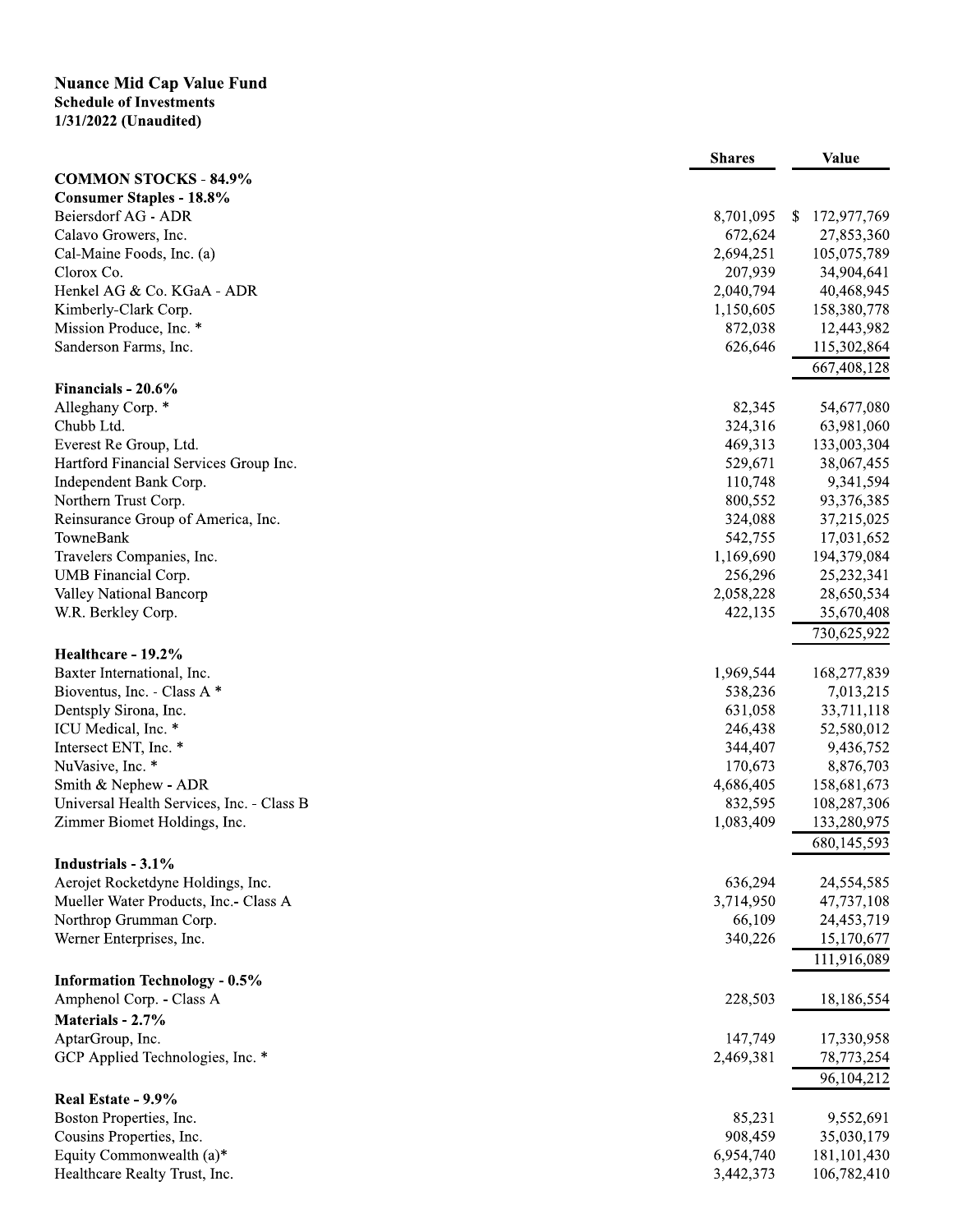| Monmouth Real Estate Investment Corp. - Class A             | 865,766     | 18,172,428<br>350,639,138 |
|-------------------------------------------------------------|-------------|---------------------------|
| Utilities - 10.1%                                           |             |                           |
| Avista Corp.                                                | 1,827,154   | 81,235,267                |
| California Water Service Group                              | 326,621     | 20,279,898                |
| Essential Utilities, Inc.                                   | 338,159     | 16,481,869                |
| IDACORP, Inc.                                               | 90,628      | 9,989,018                 |
| Pennon Group PLC                                            | 279,372     | 8,163,250                 |
| SJW Group (a)                                               | 1,511,813   | 104, 103, 443             |
| United Utilities Group PLC - ADR                            | 4,096,078   | 117,721,282               |
|                                                             |             | 357,974,027               |
| <b>Total Common Stocks</b>                                  |             |                           |
|                                                             |             |                           |
| (Cost \$2,813,364,720)                                      |             | 3,012,999,663             |
| <b>CONVERTIBLE PREFERRED STOCKS - 5.0%</b>                  |             |                           |
| Healthcare - 3.0%                                           |             |                           |
| Becton Dickinson and Co., Series A, 6.000%, 6/1/2023        | 2,015,874   | 106,155,925               |
| Utilities - 2.0%                                            |             |                           |
| Essential Utilities, Inc., 6.000%, 4/30/2022                | 1,204,850   | 70,507,822                |
| <b>Total Convertible Preferred Stocks</b>                   |             |                           |
| (Cost \$169,893,331)                                        |             | 176, 663, 747             |
| <b>PREFERRED STOCKS - 2.4%</b>                              |             |                           |
| Financials - 2.4%                                           |             |                           |
| MetLife, Inc., Series E, 5.625% (Call 06/15/2023 @ \$25.00) | 335,600     | 8,923,604                 |
| MetLife, Inc., Series F, 4.750% (Call 03/15/2025 @ \$25.00) | 675,362     | 17,005,615                |
| US Bancorp, Series B, 3.500% (Call 04/18/2022 @ \$25.00)    | 2,621,919   | 59,884,630                |
| <b>Total Preferred Stocks</b>                               |             |                           |
| (Cost \$87,693,796)                                         |             | 85,813,849                |
|                                                             |             |                           |
| <b>SHORT-TERM INVESTMENT - 7.4%</b>                         |             |                           |
| First American Government Obligations Fund, Class X, 0.03%  |             |                           |
| (Cost \$262,932,556)                                        | 262,932,556 | 262,932,556               |
| <b>Total Investments - 99.7%</b>                            |             |                           |
| (Cost \$3,333,884,403)                                      |             | 3,538,409,815             |
| Other Assets and Liabilities, Net - 0.3%                    |             | 11,549,719                |
| Total Net Assets - 100.0%                                   |             | \$3,549,959,534           |
|                                                             |             |                           |
|                                                             |             |                           |

(a) Represents an affiliated company as defined by the Investment Company Act of 1940.<br>\* Non-income producing security<br> $\land$  The rate shown is the annualized seven day effective yield as of January 31, 2022.

ADR- American Depositary Receipt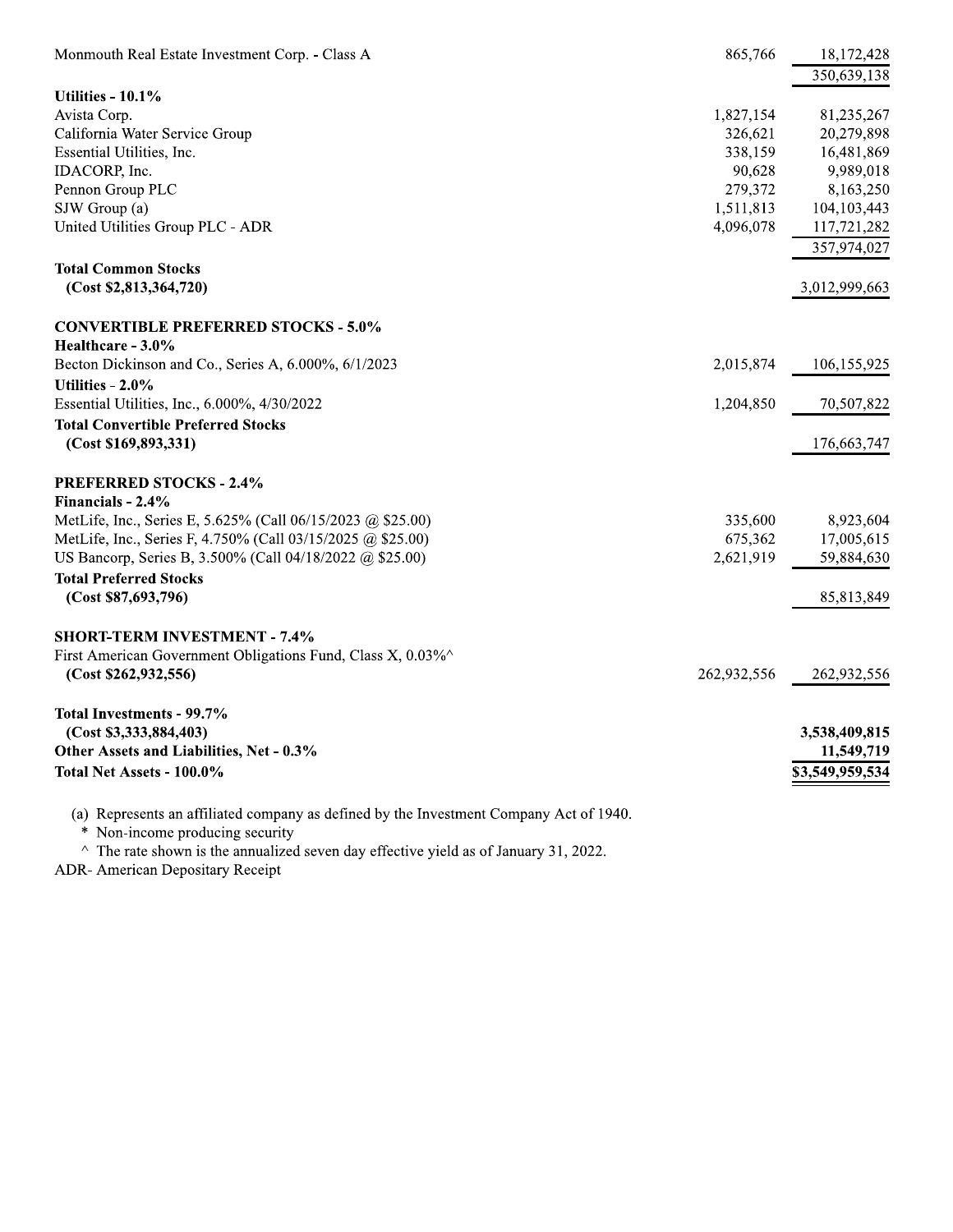## **Summary of Fair Value Exposure**

The Fund has adopted authoritative fair value accounting standards which establish an authoritative definition of fair value and set out a hierarchy for measuring fair value. These standards require additional disclosures about the various inputs and valuation techniques used to develop the measurements of fair value, a discussion in changes in valuation techniques and related inputs during the period and expanded disclosure of valuation levels for major security types. These inputs are summarized in the three broad levels listed below:

Level 1 - Unadjusted quoted prices in active markets for identical assets or liabilities that the Fund has the ability to access. Level 2 - Observable inputs other than quoted prices included in Level 1 that are observable for the asset or liability, either directly or indirectly. These inputs may include quoted prices for the identical instrument on an inactive market, prices for similar instruments, interest rates, prepayment speeds, credit risk, yield curves, default rates and similar data.

Level 3 - Unobservable inputs for the asset or liability, to the extent relevant observable inputs are not available, representing the Fund's own assumptions about the assumptions a market participant would use in valuing the asset or liability, and would be based on the best information available.

The inputs or methodology used for valuing securities are not an indication of the risk associated with investing in those securities.

The following is a summary of the inputs used to value the Fund's securities as of January 31, 2022:

|                              | Level 1         | Level 2                  | Level 3 | Total               |
|------------------------------|-----------------|--------------------------|---------|---------------------|
| Common Stocks                | \$3,012,999,663 | - S<br>$\sim$            |         | $-$ \$3,012,999,663 |
| Convertible Preferred Stocks | 176,663,747     | ٠                        |         | 176,663,747         |
| Preferred Stocks             | 85,813,849      | -                        | ٠       | 85,813,849          |
| Short-Term Investment        | 262,932,556     | -                        |         | 262,932,556         |
| Total Investments            | \$3,538,409,815 | $\overline{\phantom{a}}$ |         | \$3,538,409,815     |

Refer to the Schedule of Investments for further information on the classification of investments.